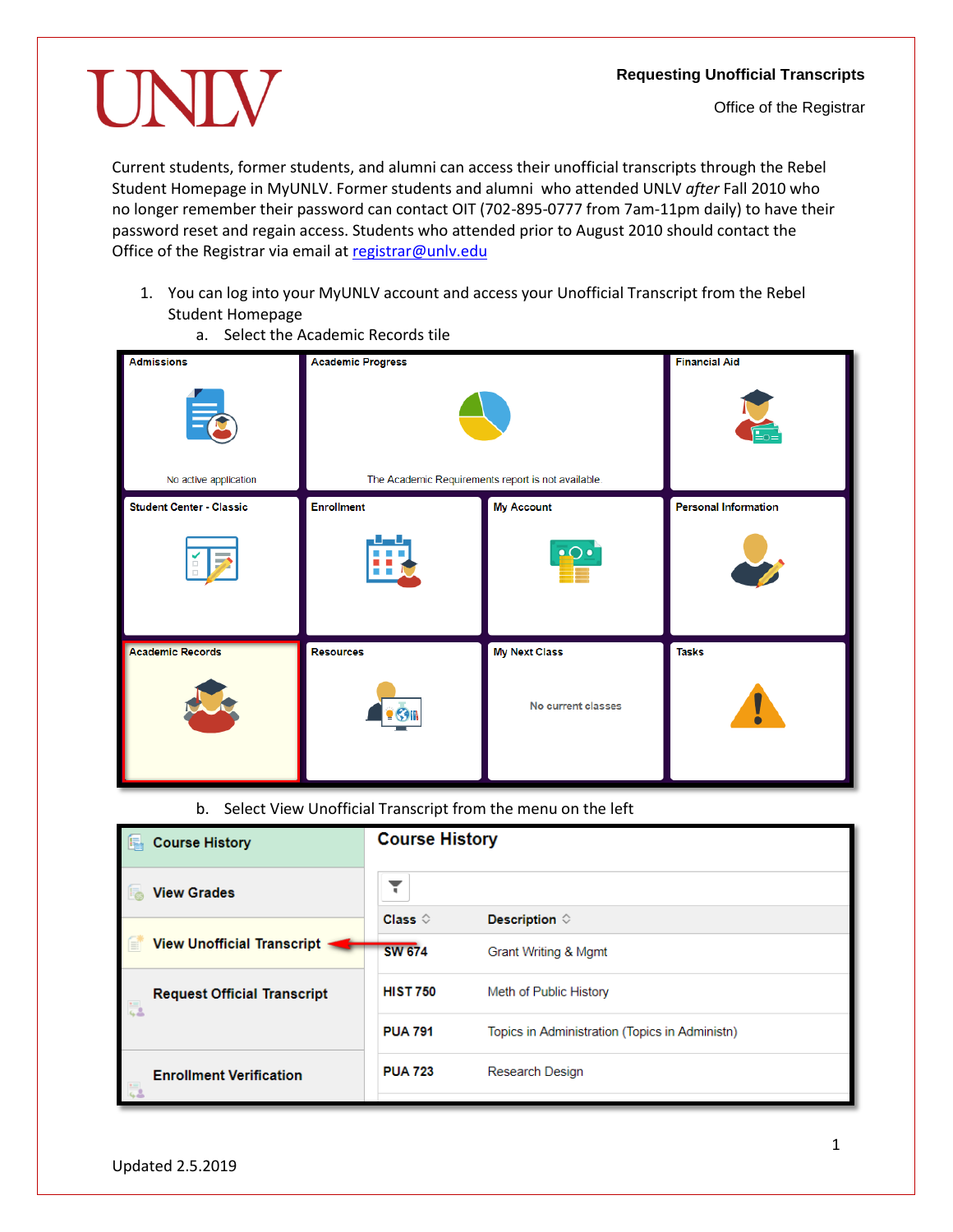Office of the Registrar



i. You may need to select the horizontal bars to expand the menu if you are using a tablet or mobile device

| <b>Course History</b>                                         |
|---------------------------------------------------------------|
|                                                               |
| Class $\Diamond$ Description $\Diamond$                       |
| <b>SW 674</b> Grant Writing & Mgmt                            |
| HIST 750 Meth of Public History                               |
| <b>PUA 791</b> Topics in Administration (Topics in Administn) |
| <b>PUA 723</b> Research Design                                |
| <b>PLA 725</b> Program Evaluation                             |
| <b>PUA 704</b> Fiscal Admin                                   |

c. If you have requested an unofficial transcript recently you can click View All Requested Reports to see a previous versions of your transcript you have requested

| University of Nevada, Las Vegas    |                          |                           |                                   |                              |                    |
|------------------------------------|--------------------------|---------------------------|-----------------------------------|------------------------------|--------------------|
| <b>Course History</b>              | <b>View Report</b>       |                           | <b>View All Requested Reports</b> |                              |                    |
|                                    | <b>Previous Requests</b> |                           |                                   |                              | <b>View Report</b> |
| <b>View Grades</b>                 | Request Date $\Diamond$  | Request Number $\diamond$ |                                   | Description $\diamond$       |                    |
| <b>View Unofficial Transcript</b>  | 10/30/2017               | 996089                    |                                   | <b>Unofficial Transcript</b> |                    |
| <b>Request Official Transcript</b> | 03/01/2017               | 893964                    |                                   | <b>Unofficial Transcript</b> |                    |
| $-6.5$                             | 01/12/2017               | 874958                    |                                   | <b>Unofficial Transcript</b> |                    |

- i. Select the version you would like to view and click View Report
	- 1. The unofficial transcript is a PDF so **your pop up blocker must be turned off** in order to view it